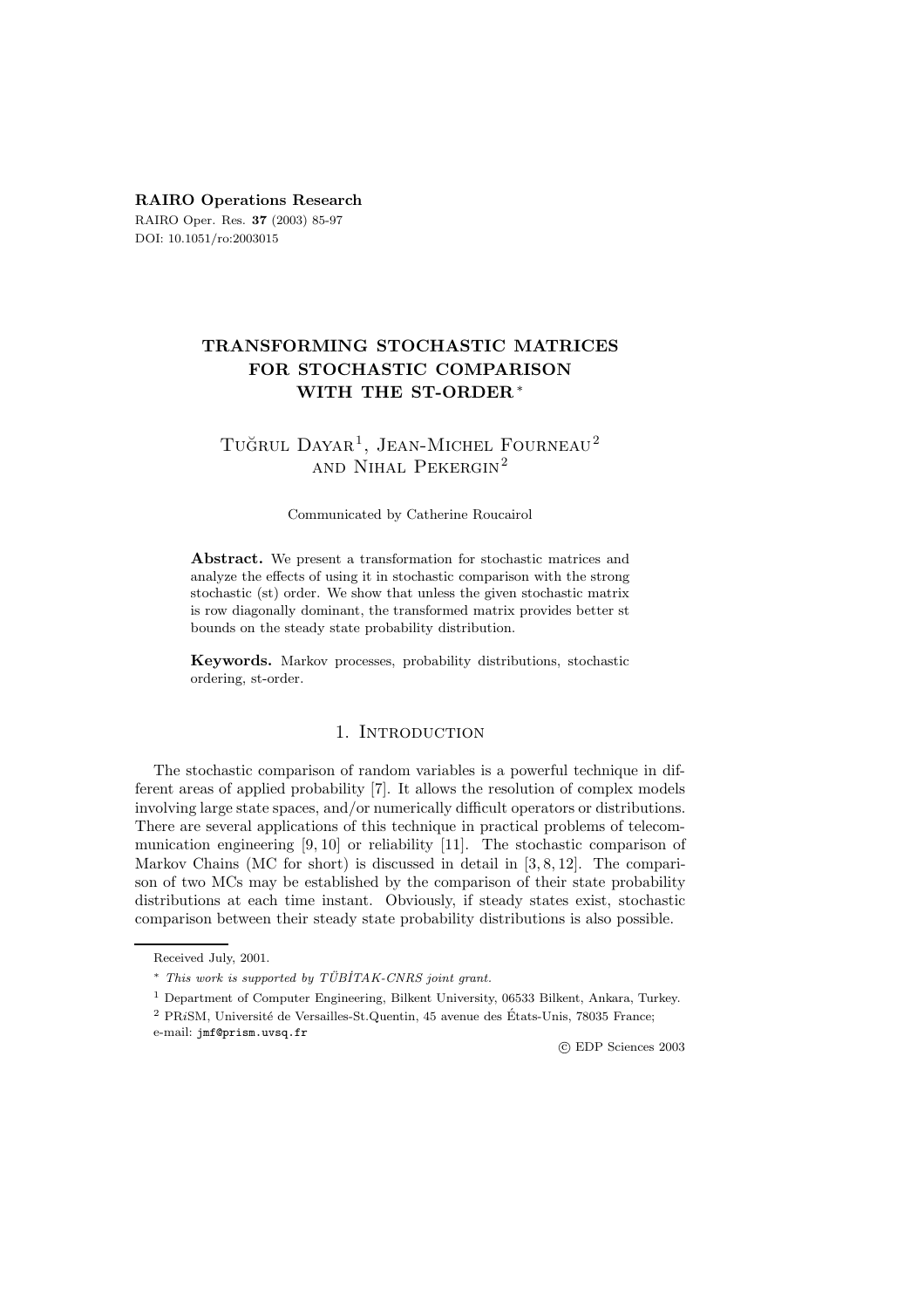There are different stochastic ordering relations and the most well known is the strong stochastic ordering  $(i.e., \leq_{st})$ . Intuitively speaking, two random variables X and Y which take values on a totally ordered space being comparable in the strong stochastic sense (*i.e.*,  $X \leq_{st} Y$ ) means that it is less probable for X to take larger values than  $Y$  (see [11, 12]).

Sufficient conditions for the existence of stochastic comparison of two timehomogeneous MCs are given by the stochastic monotonicity and bounding properties of their one step transition probability matrices [3, 8]. In [14], this idea is used to devise an algorithm that constructs an optimal st-monotone upper bounding MC corresponding to a given MC. Later, this algorithm is used to compute stochastic bounds on performance measures that are defined on a totally ordered and reduced state space (see [4] for a tutorial). Performance measures may be defined as reward functions of the underlying MC. In [1], states having the same reward are aggregated, so the state space size of the bounding MC is considerably reduced. St-comparison of MCs implies that both transient and steady state performance measures may be bounded. However, quite often, the transient measures are meaningless or too difficult to compute. So, we may accept to lose the transient bounds to improve the accuracy of steady state bounds.

In this note, we characterize the properties of a simple transformation on a discrete-time Markov chain (DTMC) and analyze its effects on the optimal stmonotone upper bounding matrix computed by the algorithm in [1]. This transformation keeps invariant the steady state distribution. Our motivation is to improve the accuracy of the steady state probability bounds that may be computed by stochastic comparison with the st-order. We remark that the transformation has a similar effect on the optimal st-monotone lower bounding matrix which we do not discuss here.

In this paper, we focus on the accuracy of the bounds and we do not consider the complexity issue. The matrix we obtain has the same size as the original matrix. We do not study new techniques to reduce the complexity of the resolution (see  $[2,6]$  for this topic). Indeed, the arguments developed in  $[14]$  are still valid and allow a large reduction of the state space. In our opinion, Vincent and Plateau methodology is sufficient to reduce the state space. And the accuracy of the bounds remains the major problem.

In Section 2, we provide brief background on stochastic comparison with the st-order and present an example. In Section 3, we introduce the transformation and provide a comprehensive analysis. Section 4 has concluding remarks.

### 2. Some preliminaries

First, we give the definition of st-ordering used in this note. For further information on the stochastic comparison method, we refer the reader to [12].

**Definition 1.** Let X and Y be random variables taking values on a totally ordered space. Then  $X$  is said to be less than  $Y$  in the strong stochastic sense, that is,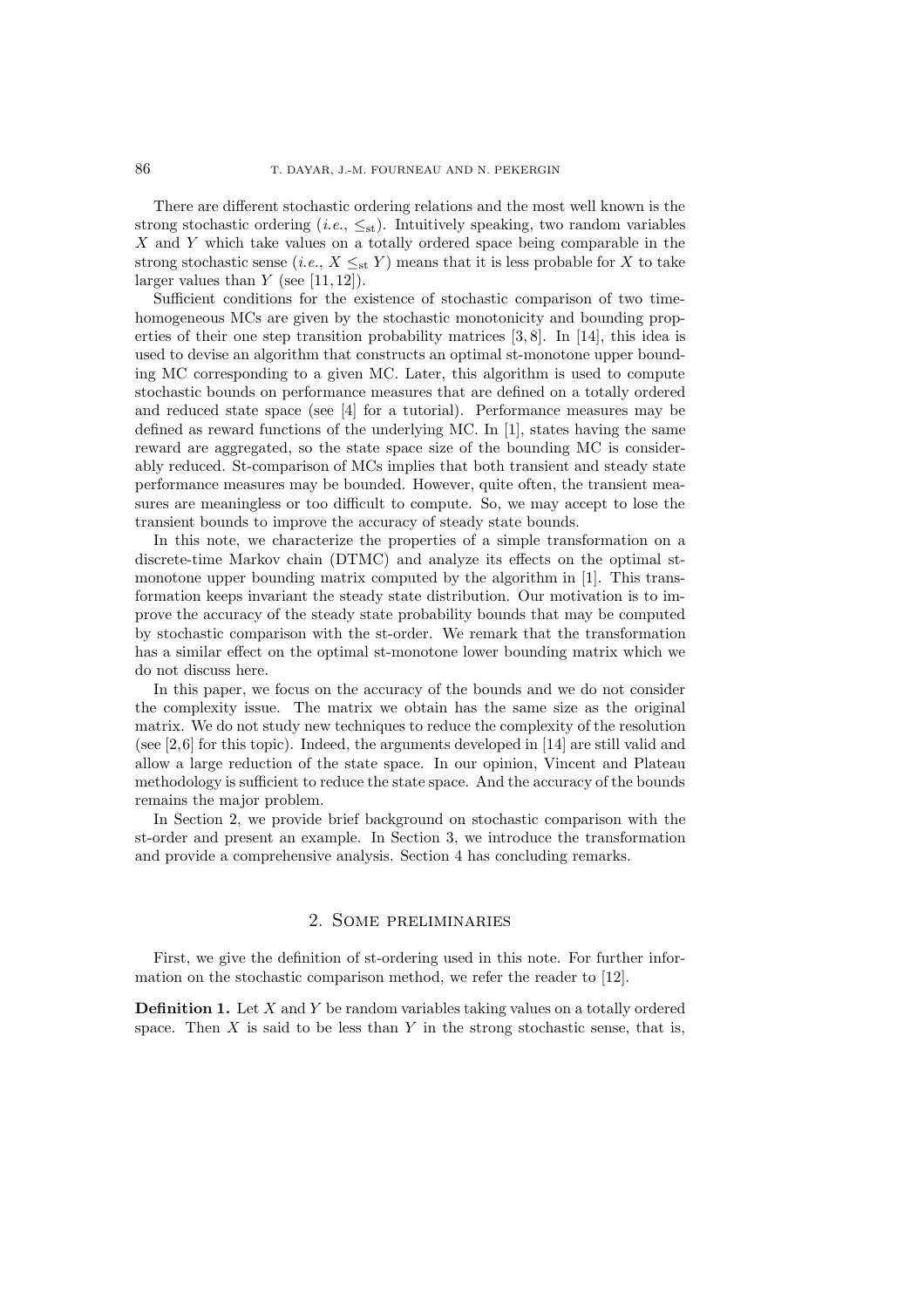$X \leq_{st} Y$  iff  $E[f(X)] \leq E[f(Y)]$  for all nondecreasing functions f whenever the expectations exist.

**Definition 2.** Let X and Y be random variables taking values on the finite state space  $\{1, 2, ..., n\}$ . Let p and q be probability distribution vectors such that

 $p_j = Pr(X = j)$  and  $q_j = Pr(Y = j)$  for  $j = 1, 2, ..., n$ .

Then X is said to be less than Y in the strong stochastic sense, that is,  $X \leq_{st} Y$ iff

$$
\sum_{j=k}^{n} p_j \le \sum_{j=k}^{n} q_j \text{ for } k = 1, 2, ..., n.
$$

It is shown in Theorem 3.4 of [8] (p. 355) that monotonicity and comparability of the one step transition probability matrices of time-homogeneous MCs yield sufficient conditions for their stochastic comparison, which is summarized in:

**Theorem 1.** *Let* P *and* Q *be stochastic matrices respectively characterizing timehomogeneous MCs*  $X(t)$  *and*  $Y(t)$ *. Then*  $\{X(t), t \in \mathcal{T}\}\leq_{st} \{Y(t), t \in \mathcal{T}\}\$  *if* 

- $X(0) \leq_{\text{st}} Y(0)$ ;
- st*-monotonicity of at least one of the matrices holds, that is,*

*either*  $P_{i,*} \leq_{st} P_{i,*}$  *or*  $Q_{i,*} \leq_{st} Q_{i,*}$   $\forall i,j$  *such that*  $i \leq j;$ 

• st-comparability of the matrices holds, that is,  $P_{i,*} \leq_{st} Q_{i,*} \ \forall i$ .

Here  $P_{i,*}$  refers to row i of P.

On page 11 of [1], the following algorithm is presented to construct the optimal st-monotone upper bounding  $DTMC Q$  for a given  $DTMC P$ .

**Algorithm 1.** *Construction of optimal* st*-monotone upper bounding DTMC* Q *corresponding to DTMC* P *of order* n*:*

$$
q_{1,n} = p_{1,n};
$$
  
\nfor  $i = 2, 3, ..., n$ ,  
\n
$$
q_{i,n} = \max(q_{i-1,n}, p_{i,n});
$$
  
\nfor  $l = n - 1, n - 2, ..., 1$ ,  
\n
$$
q_{1,l} = p_{1,l};
$$
  
\nfor  $i = 2, 3, ..., n$ ,  
\n
$$
q_{i,l} = \max(\sum_{j=l}^{n} q_{i-1,j}, \sum_{j=l}^{n} p_{i,j}) - \sum_{j=l+1}^{n} q_{i,j}.
$$

Let  $U$  be another st-monotone upper bounding DTMC for  $P$ . Then  $Q$  is optimal in the sense that  $Q \leq_{st} U$ .

The following example provides the results of applying Algorithm 1 to two MCs that have the same steady state probability distribution, and shows that it may be possible to obtain different steady state st bounds.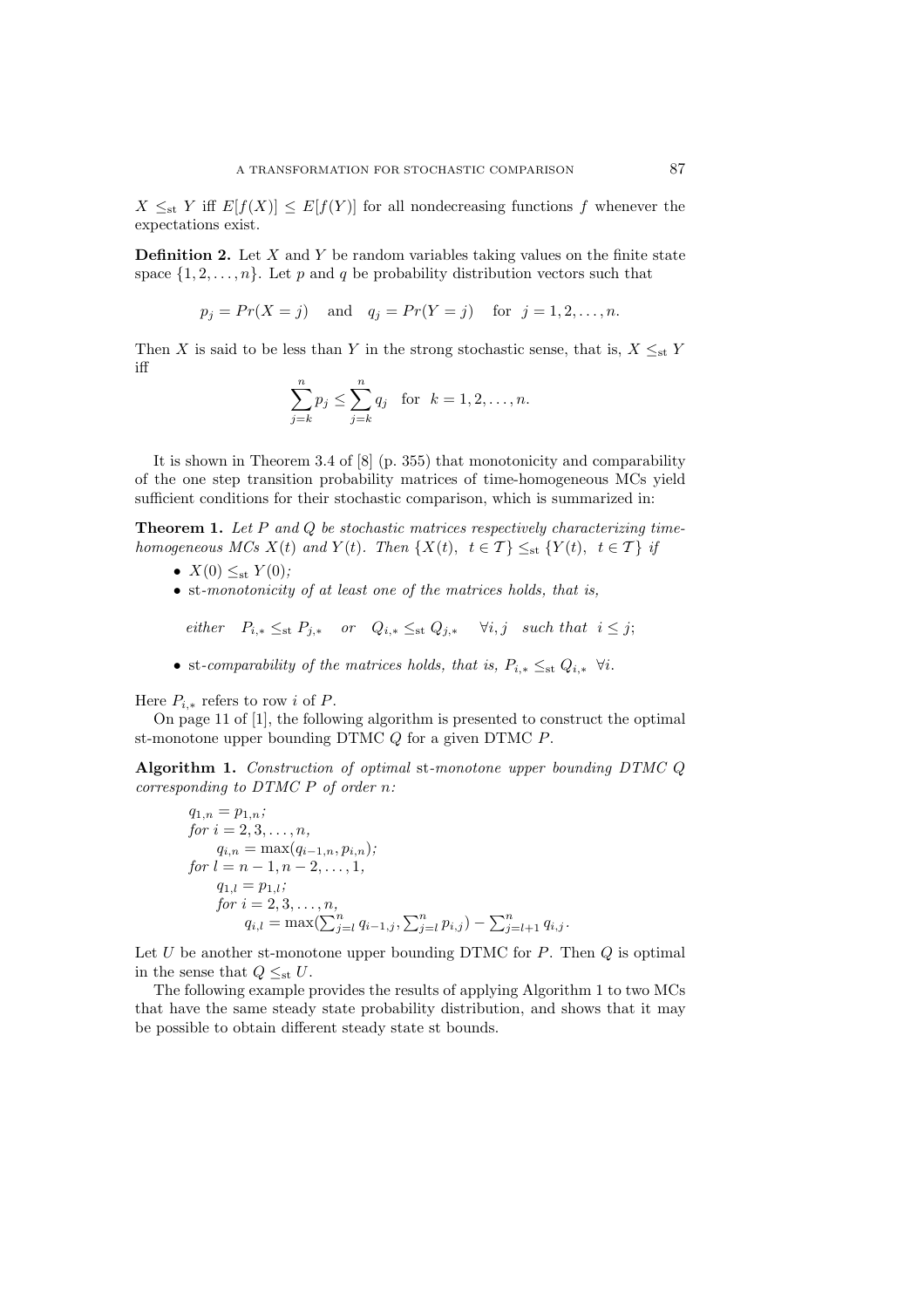**Example 1.** Consider the following  $(4 \times 4)$  DTMC

$$
P = \left(\begin{array}{cccc} 0.2 & 0 & 0.3 & 0.5 \\ 0.1 & 0 & 0.6 & 0.3 \\ 0.4 & 0.3 & 0.1 & 0.2 \\ 0.3 & 0.3 & 0.3 & 0.1 \end{array}\right)
$$

whose steady state probability distribution is given by  $\pi_P = [0.2686, 0.1688,$ 0.2922, 0.2704]. Application of Algorithm 1 to  $P$  yields the st-monotone upper bounding DTMC

$$
Q = \left(\begin{array}{cccc} 0.2 & 0 & 0.3 & 0.5 \\ 0.1 & 0 & 0.4 & 0.5 \\ 0.1 & 0 & 0.4 & 0.5 \\ 0.1 & 0 & 0.4 & 0.5 \end{array}\right).
$$

The steady state probability distribution of Q given by  $\pi_Q = [0.1111, 0.0000,$ 0.3889, 0.5000] provides an st upper bound on  $\pi_P$  (*cf.* Def. 2). Note that it is possible to obtain an st-monotone upper bounding DTMC having transient states with Algorithm 1 even though the input DTMC was irreducible. Nevertheless, we will always have a single irreducible subset of states, which includes the last state, in the output DTMC with Algorithm 1 if there is a path from each state to the last state in the input DTMC [1].

Application of Algorithm 1 to

$$
R = \left(\begin{array}{cccc} 0.6 & 0 & 0.15 & 0.25 \\ 0.05 & 0.5 & 0.3 & 0.15 \\ 0.2 & 0.15 & 0.55 & 0.1 \\ 0.15 & 0.15 & 0.15 & 0.55 \end{array}\right),
$$

which has the same steady state probability distribution as  $P$ , yields the stmonotone upper bounding DTMC

$$
S = \left(\begin{array}{cccc} 0.6 & 0 & 0.15 & 0.25 \\ 0.05 & 0.5 & 0.2 & 0.25 \\ 0.05 & 0.3 & 0.4 & 0.25 \\ 0.05 & 0.25 & 0.15 & 0.55 \end{array}\right).
$$

The steady state probability distribution of S is given by  $\pi_S = [0.1111, 0.3110,$ 0.2207, 0.3571], and it is clearly a better st-upper bound on  $\pi_P$  than  $\pi_Q$ . Now, we show how  $R$  is obtained from  $P$  using a simple linear transformation.

### 3. The transformation and its analysis

**Proposition 1.** *Let* P *be a regular DTMC of order* n*. Consider the transformation*

$$
R = (1 - \delta)I + \delta P \quad for \quad \delta \in (0, 1). \tag{1}
$$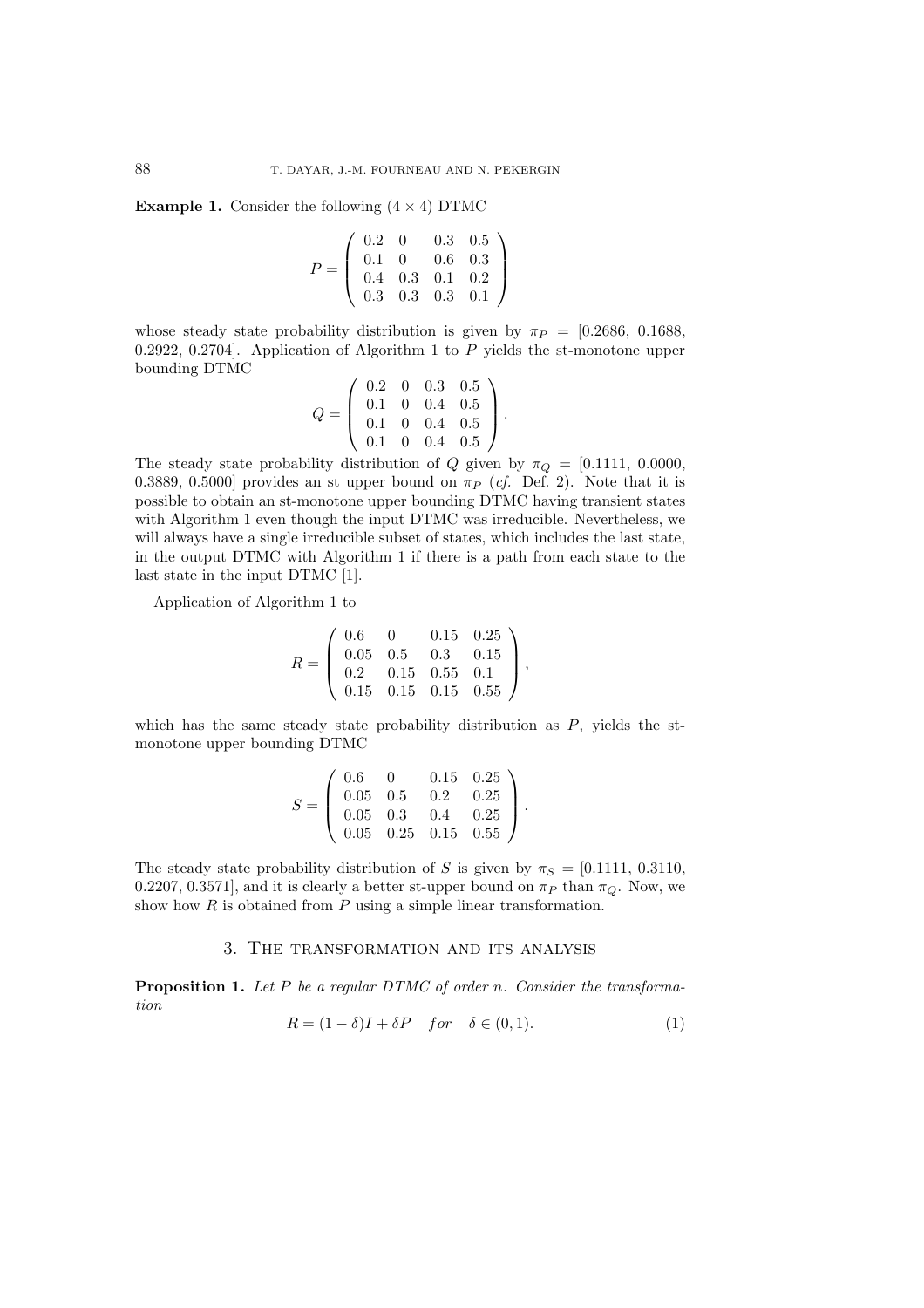(i) *Then* R *is a regular DTMC of order* n*, where*

$$
r_{i,j} = \begin{cases} 1 - \delta(1 - p_{i,i}), & i = j \\ \delta p_{i,j}, & i \neq j \end{cases} \quad for \quad i, j = 1, 2, ..., n; \quad (2)
$$

#### (ii) R *has the same steady state probability distribution as* P*.*

*Proof.* By construction, R is a DTMC of order n and its elements are given by equation  $(2)$ . Furthermore, the off-diagonal part of R has the same nonzero structure as that of  $P$  because  $I$  is the identity matrix with ones on the diagonal and zeros elsewhere. Since P is regular ([13], p. 120) (*i.e.*, finite, irreducible, aperiodic), then so must be  $R$ . Existence of the steady state probability distribution of  $P$  follows from the fact that  $P$  is regular. The steady state distribution is the only stationary distribution, and it satisfies  $\pi P = \pi$ ,  $\|\pi\|_1 = 1$ . Since R is regular,  $\pi$  is also the stationary distribution of R:

$$
\pi R = \pi [(1 - \delta)I + \delta P] = (1 - \delta)\pi + \delta\pi = \pi.
$$

**Corollary 1.** *If* P *is a DTMC of order* n*, then the transformation in equation*  $(1)$  for  $\delta$  ∈ (0, 1) *satisfies:* (i) 0 ≤  $\sum_{j \neq i}^{n} r_{i,j}$  ≤  $\delta$ , (ii) 1 −  $\delta$  ≤  $r_{i,i}$  ≤ 1 for  $i = 1, 2, \ldots, n$ .

*Proof.* From equation (2) and  $0 \le \sum_{j\neq i}^{n} p_{i,j} \le 1$ , we have  $0 \le \sum_{j\neq i}^{n} r_{i,j} =$  $\delta \sum_{j \neq i}^{n} p_{i,j} \leq \delta$  for  $i = 1, 2, ..., n$ . This proves part (i). To prove part (ii), we write  $r_{i,i} = 1 - \sum_{j \neq i}^{n} r_{i,j}$  and use part (i).

**Definition 3.** A stochastic matrix is said to be row diagonally dominant (RDD) if all of its diagonal elements are greater than or equal to 0.5.

**Theorem 2.** *Let* P *be a DTMC of order* n *that is not RDD. Consider the transformation in equation (1) for* <sup>3</sup>

$$
\delta_* = \frac{0.5}{1 - \min_{1 \le i \le n} p_{i,i}},\tag{3}
$$

*and let* S *be the* st*-monotone upper bounding DTMC for* R *computed by Algorithm 1. Then:*

(i)  $0.5 \leq r_{i,i} = 1 - \sum_{j \neq i}^{n} r_{i,j} \leq 1$  *for*  $i = 1, 2, ..., n$  *(i.e., R is RDD)*;  $(ii)$  0  $\leq \sum_{j=i+1}^{n} s_{i,j} \leq 0.5$ , for  $i = 1, 2, ..., n-1$ ;  $(iii)$   $0.5 \le \sum_{j=i}^{n} s_{i,j} = \sum_{j=i}^{n} r_{i,j} \le 1$  *for*  $i = 1, 2, ..., n$ *.* 

*Proof.* We remark that  $\delta_*$  is the largest positive scalar within (0,1) that makes R RDD. Part (i) follows from Corollary 1 and that  $\delta_* \leq 0.5$ . Now, consider the

 $3\delta_*$  assumes the value in equation (3) throughout this note.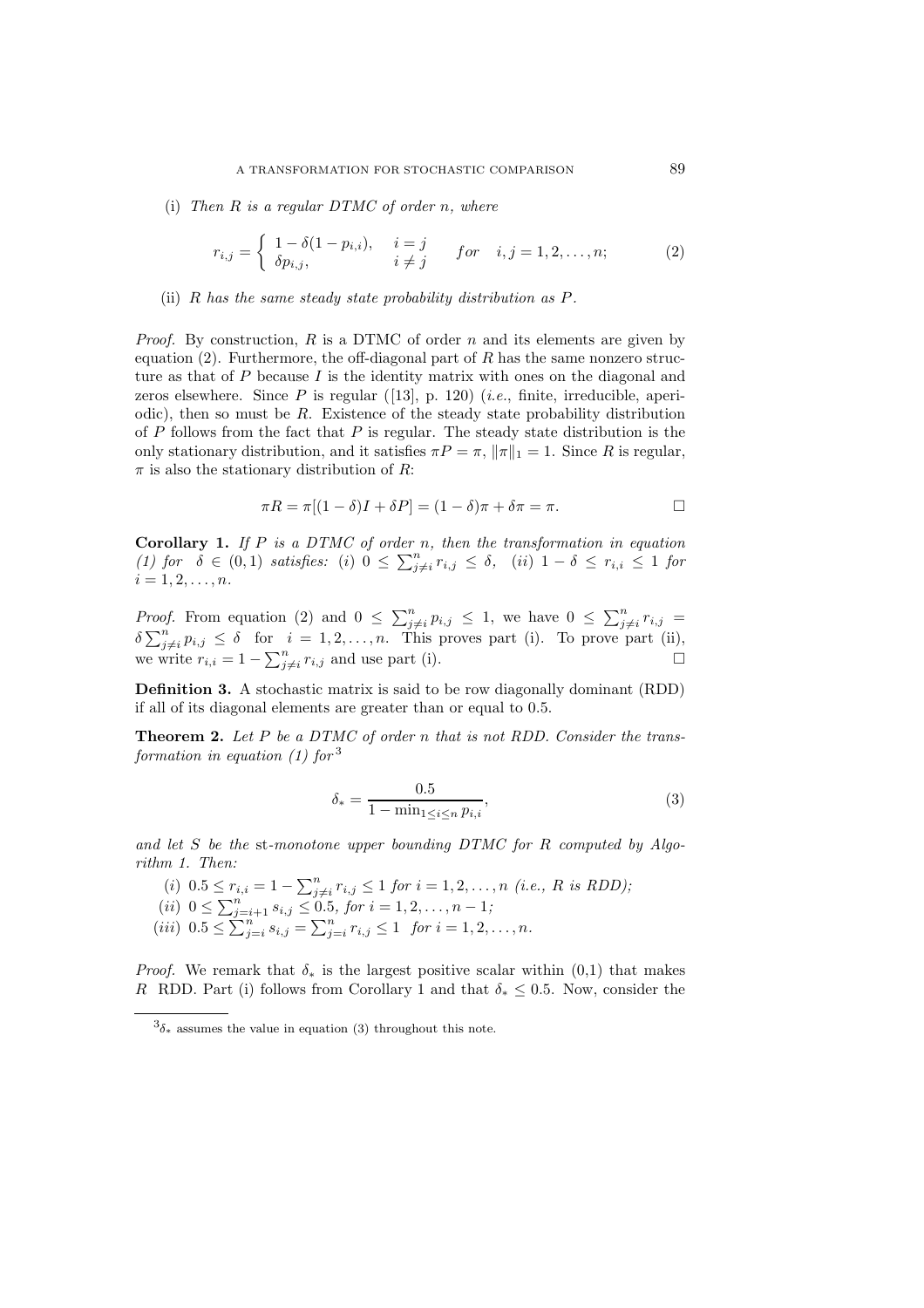implications of st-monotonicity and st-comparability on  $S$ . From Algorithm 1, we have

$$
\sum_{j=i+1}^{n} s_{i,j} = \max_{1 \le m \le i} \left( \sum_{j=i+1}^{n} r_{m,j} \right) \text{ for } i = 1, 2, \dots, n-1.
$$

Since,  $0 \le \sum_{j=i+1}^{n} r_{m,j} \le 0.5$  for  $m \le i$  from part (i) of Theorem 2, part (ii) is proved. Again, consider how st-monotonicity and st-comparability are imposed on S:

$$
\sum_{j=i}^{n} s_{i,j} = \max_{1 \le m \le i} \left( \sum_{j=i}^{n} r_{m,j} \right) \text{ for } i = 1, 2, ..., n.
$$

However,  $\max_{1 \leq m \leq i} (\sum_{j=i}^{n} r_{m,j}) = \sum_{j=i}^{n} r_{i,j}$  for  $i = 1, 2, ..., n$  and  $0.5 \leq \sum_{j=i}^{n} \times$  $r_{i,j} \leq 1$  from part (i) of Theorem 2, implying part (iii).

When  $R$  is RDD, its diagonal serves as a barrier for the perturbation moving from the upper-triangular part to the strictly lower-triangular part in forming S. We stress that it is the concept of row diagonal dominance together with the semantics of Algorithm 1 (*i.e.*, st-monotonicity and st-comparability) and nothing more that enable us to develop the results in this note.

**Corollary 2.** *Let* P *be a DTMC of order* n *that is not RDD. Consider the transformation in equation (1) for* δ∗*, and let* S *be the* st*-monotone upper bounding DTMC for* R *computed by Algorithm 1. Then:*

(i) 
$$
s_{2,1} = r_{2,1}
$$
;  
\n(ii)  $s_{n,n} = r_{n,n}$ ;  
\n(iii)  $s_{i,i} \le r_{i,i}$  for  $i = 2,3,...,n-1$ .

*Proof.* To prove part (i), we write  $s_{2,1} = 1 - \sum_{j=2}^{n} s_{2,j}$  and use part (iii) of Theorem 2. To prove part (ii), recall that  $s_{n,n} = \max(s_{n-1,n}, r_{n,n})$ . But,  $s_{n-1,n} \leq 0.5$ and  $0.5 \leq r_{n,n} \leq 1$ . So, the maximum may be taken as the second argument, and we have  $s_{n,n} = r_{n,n}$ . To prove part (iii), note that part (iii) of Theorem 2 directly gives  $s_{i,i} + \sum_{j=i+1}^{n} s_{i,j} = r_{i,i} + \sum_{j=i+1}^{n} r_{i,j}$ . Since  $\sum_{j=i+1}^{n} r_{i,j} \le \sum_{j=i+1}^{n} s_{i,j}$  for  $i = 2, 3, \ldots, n - 1$  due to st-comparability from Algorithm 1, we have  $s_{i,i} \leq r_{i,i}$ for  $i = 2, 3, \ldots, n - 1$ .

**Theorem 3.** *Let* P *be a DTMC of order* n *that is not RDD. Consider the transformation in equation (1) for two different values*  $\delta_1, \delta_2 \in (0, \delta_*]$  *such that*  $\delta_1 < \delta_2$ , and let  $S(\delta_l)$  be the st-monotone upper bounding DTMC for  $R(\delta_l)$ ,  $l = 1, 2$ , com*puted by Algorithm 1. Then*  $s_{i,j}(\delta_1) = \rho s_{i,j}(\delta_2)$  *for*  $i \neq j = 1, 2, ..., n$ *, where*  $\rho = \delta_1/\delta_2 \in (0,1)$ .

*Proof.* Due to the form of the transformation in equation (1), we have  $r_{i,j}(\delta_1)$  =  $\rho r_{i,j}(\delta_2)$  for  $i \neq j = 1, 2, \ldots, n$  from equation (2). Furthermore, due to Algorithm 1, the first rows of  $S(\delta_l)$  and  $R(\delta_l)$ ,  $l = 1, 2$ , are identical. Hence, we have  $s_{1,j}(\delta_1) = \rho s_{1,j}(\delta_2)$  for  $j = 2, 3, ..., n$ , and the theorem holds for all off-diagonal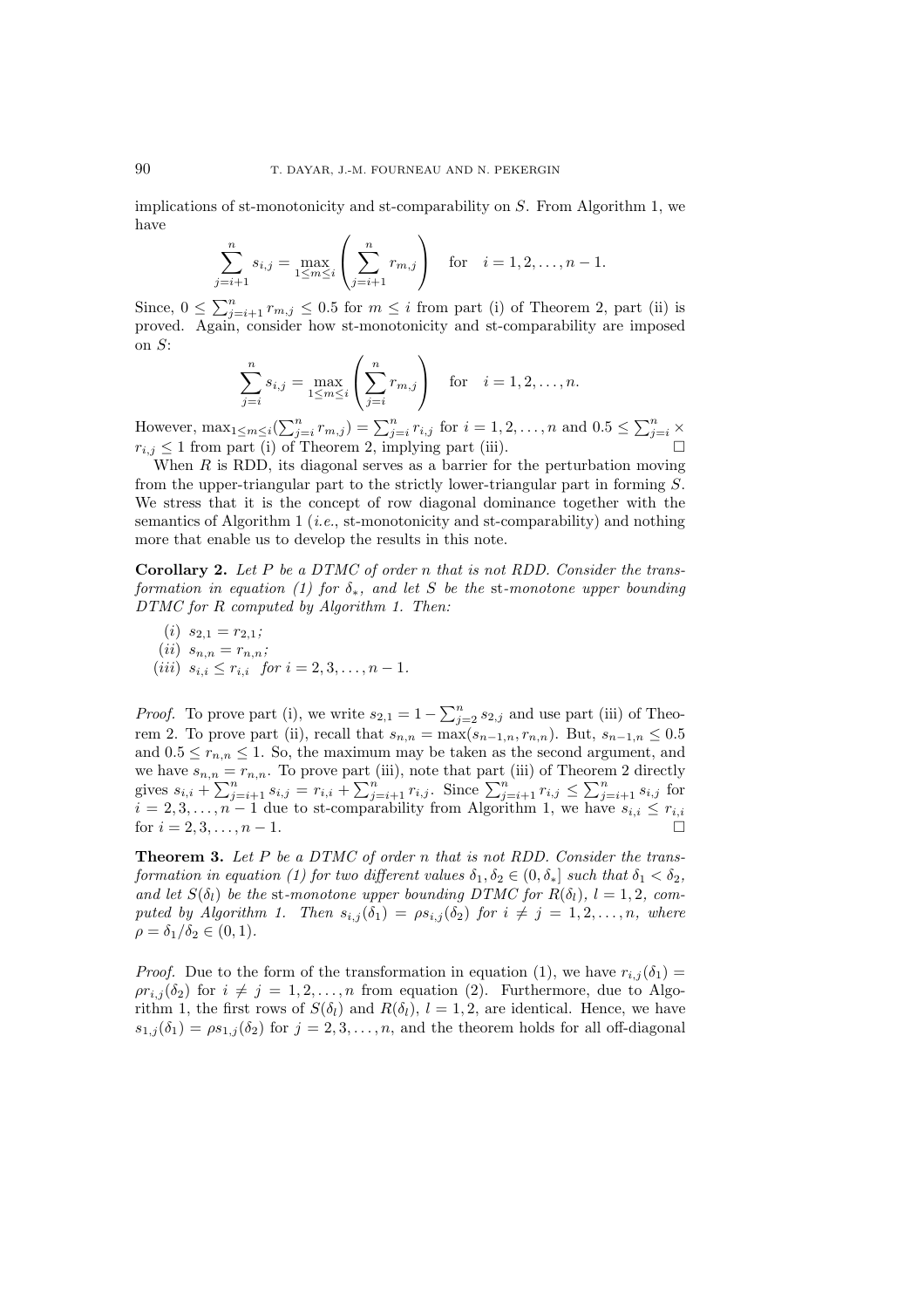elements in the first rows of  $S(\delta_1)$  and  $S(\delta_2)$ . Now, consider how  $s_{2,n}(\delta_l)$ ,  $l = 1, 2$ , is computed:

$$
s_{2,n}(\delta_l) = \max(s_{1,n}(\delta_l), r_{2,n}(\delta_l)).
$$

But,  $\max(s_{1,n}(\delta_1), r_{2,n}(\delta_1)) = \rho \max(s_{1,n}(\delta_2), r_{2,n}(\delta_2)) = \rho s_{2,n}(\delta_2)$ . Hence, the theorem holds for  $s_{2,n}(\delta_1)$  and  $s_{2,n}(\delta_2)$ . Next, consider how  $s_{2,k}(\delta_i)$ ,  $l = 1, 2$ , for  $k = 3, 4, \ldots, n - 1$  is computed starting from column  $n - 1$  left to column 3:

$$
s_{2,k}(\delta_l) = \max \left( \sum_{j=k}^n s_{1,j}(\delta_l), \sum_{j=k}^n r_{2,j}(\delta_l) \right) - \sum_{j=k+1}^n s_{2,j}(\delta_l).
$$

But  $\sum_{j=k}^{n} s_{1,j}(\delta_1) = \rho \sum_{j=k}^{n} s_{1,j}(\delta_2)$ ,  $\sum_{j=k}^{n} r_{2,j}(\delta_1) = \rho \sum_{j=k}^{n} r_{2,j}(\delta_2)$ , and  $\sum_{j=k+1}^{n} s_{2,j}(\delta_1) = \rho \sum_{j=k+1}^{n} s_{2,j}(\delta_2)$ . Hence,  $s_{2,k}(\delta_1) = \rho s_{2,k}(\delta_2)$  for  $k = 3$ , 4, ..., n. Finally, from part (i) of Corollary 2, we have  $s_{2,1}(\delta_l) = r_{2,1}(\delta_l)$ ,  $l = 1, 2$ , which implies  $s_{2,1}(\delta_1) = \rho s_{2,1}(\delta_2)$ . Hence, the theorem holds for all off-diagonal elements in the second rows of  $S(\delta_1)$  and  $S(\delta_2)$ . This is the basis step. Now, let the induction hypothesis be  $s_{i,j}(\delta_1) = \rho s_{i,j}(\delta_2)$  for  $i = 3, 4, ..., m - 1$ . Then, we must show that  $s_{m,j}(\delta_1) = \rho s_{m,j}(\delta_2)$  for  $j \neq m$ . The proof for  $j > m$  is similar to that of row 2. That is, one starts with the proof for the last column and moves to the left till column  $m + 1$ . Hence, we concentrate on the proof for columns  $j = 1, 2, \ldots, m - 1$ . Let us consider how  $s_{m,m-1}(\delta_l), l = 1, 2$ , is computed:

$$
s_{m,m-1}(\delta_l) = \max \left( \sum_{j=m-1}^n s_{m-1,j}(\delta_l), \sum_{j=m-1}^n r_{m,j}(\delta_l) \right) - \sum_{j=m}^n s_{m,j}(\delta_l).
$$

But,  $\sum_{j=m-1}^{n} s_{m-1,j}(\delta_l) = 1 - \sum_{j=1}^{m-2} s_{m-1,j}(\delta_l)$ ,  $\sum_{j=m-1}^{n} r_{m,j}(\delta_l) = 1 - \sum_{j=1}^{m-2} \times$  $r_{m,j}(\delta_l)$ , and  $\sum_{j=m}^{n} s_{m,j}(\delta_l) = \sum_{j=m}^{n} r_{m,j}(\delta_l) = 1 - \sum_{j=1}^{m-1} r_{m,j}(\delta_l)$  from part (iii) of Theorem 2. Therefore,  $s_{m,m-1}(\delta_l) = \min(\sum_{j=1}^{m-2} s_{m-1,j}(\delta_l), \sum_{j=1}^{m-2} r_{m,j}(\delta_l))$  +  $\sum_{j=1}^{m-1} r_{m,j}(\delta_l)$ . The elements of  $S(\delta_l)$  that contribute to  $s_{m,m-1}(\delta_l)$  come from the induction hypothesis and those of  $R(\delta_l)$  are in the strictly lower-triangular part of row m. Hence,  $s_{m,m-1}(\delta_1) = \rho s_{m,m-1}(\delta_2)$ . The proof for columns  $j < m - 1$  in row m is similar row m is similar.

**Corollary 3.** *Let* P *be a DTMC of order* n *that is not RDD. Consider the transformation in equation (1) for two different values*  $\delta_1, \delta_2 \in (0, \delta_*]$  *such that*  $\delta_1 < \delta_2$ . and let  $S(\delta_l)$  be the st-monotone upper bounding DTMC for  $R(\delta_l)$ ,  $l = 1, 2$ , com*puted by Algorithm 1. Then*  $S(\delta_1)$  *and*  $S(\delta_2)$  *have the same steady state probability distribution.*

*Proof.* Since, both  $S(\delta_1)$  and  $S(\delta_2)$  are DTMCs by construction, from Theorem 3 we must have a transformation of the form

$$
s_{i,j}(\delta_1) = \begin{cases} 1 - \rho(1 - s_{i,i}(\delta_2)), & i = j \\ \rho s_{i,j}(\delta_2), & i \neq j, \end{cases}
$$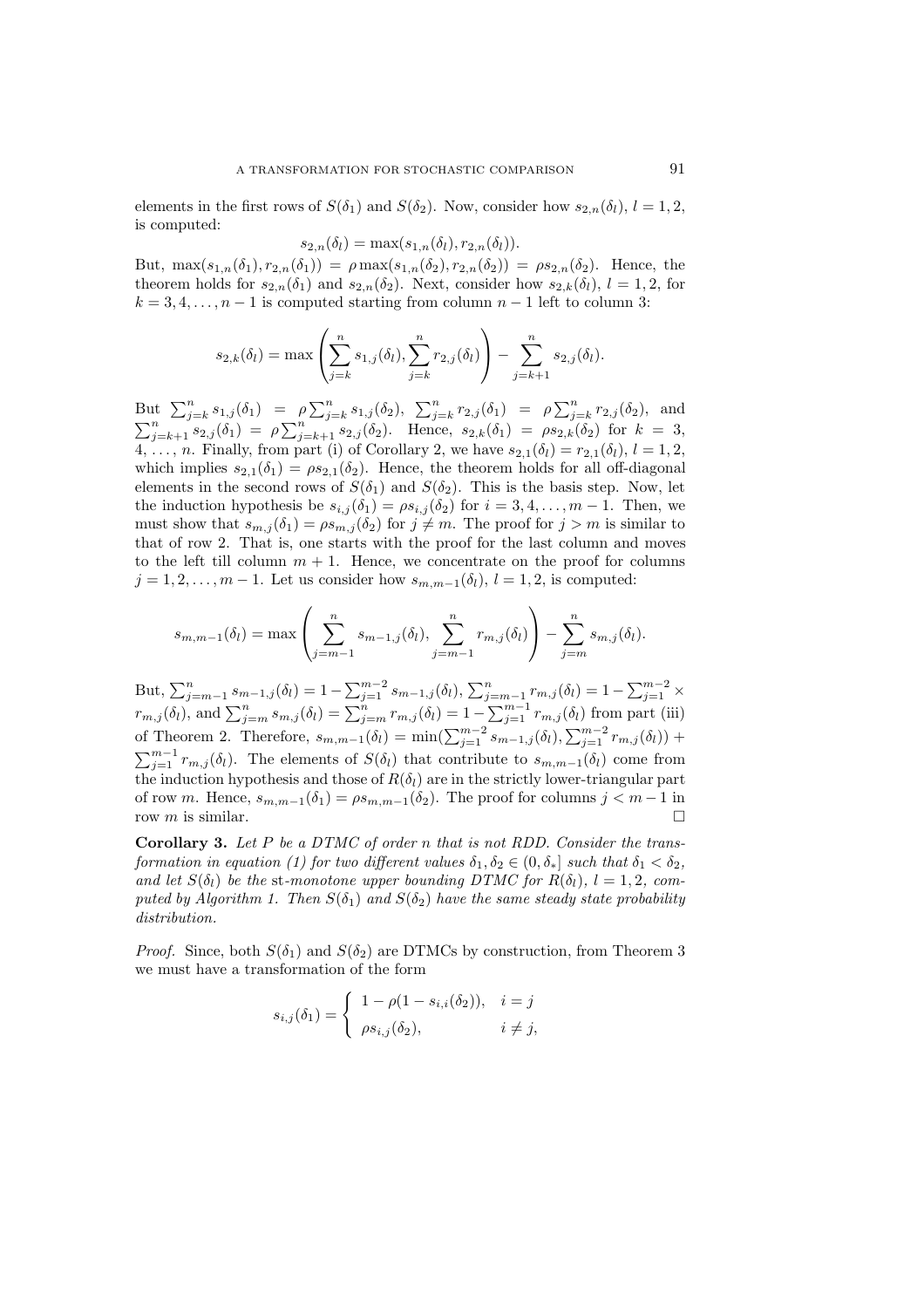where  $\rho = \delta_1/\delta_2 \in (0, 1)$ . But, this is a transformation as in equation (1). Since,  $S(\delta_1)$  and  $S(\delta_2)$  have the same nonzero structure, they will have the same steady state probability distribution whenever it exists, as we already proved in part (ii) of Proposition 1. The existence of the steady state distributions follows from the fact that  $S(\delta_l)$ ,  $l = 1, 2$ , is finite, has one irreducible subset of states including state n [1], and  $0.5 \leq s_{n,n}(\delta_l)$  from part (ii) of Corollary 2 implying aperiodicity.  $\Box$ 

An important consequence of Corollary 3 is that one cannot improve the steady state probability bounds by choosing a smaller  $\delta$  value to transform an already RDD DTMC.

**Corollary 4.** *Let* P *be a DTMC of order* n *that is RDD and* Q *be the corresponding* st*-monotone upper bounding DTMC computed by Algorithm 1. Consider the transformation in equation (1) for*  $\delta \in (0,1)$ *, and let* S *be the st-monotone upper bounding DTMC for* R *computed by Algorithm 1. Then* Q *and* S *have the same steady state probability distribution.*

*Proof.* Follows from Corollary 3 by noticing that  $R(\delta_1)$  and  $R(\delta_2)$  are both RDD.  $\Box$ 

The discussion so far sheds light on the characteristics of the optimal st-monotone upper bounding DTMC computed by Algorithm 1 using the transformed matrix, and its steady state probability distribution. Having set the stage, we adapt a different approach to state the main result about the quality of this distribution. Specifically, our goal is to prove:

**Theorem 4.** *Let* P *be a DTMC of order* n *and* Q *be the corresponding* st*monotone upper bounding DTMC computed by Algorithm 1. Consider the transformation in equation (1) for*  $\delta \in (0,1)$ *, and let* S *be the* st-monotone upper bounding *DTMC for* R *computed by Algorithm 1. Then*  $\pi_S \leq_{\text{st}} \pi_Q$ *, where*  $\pi_S$  *and*  $\pi_Q$  *are respectively the steady state probability distributions of* S *and* Q*.*

To enhance readability, from now on we denote the  $(i, j)$ -th element of the matrix A as  $A[i, j]$  rather than  $a_{i,j}$ .

**Definition 4.** Let B be the set of DTMCs of order n, and let  $P \in \mathcal{B}$ . We define the following three operators to assist us in proving Theorem 4:

(i) t is the operator corresponding to the transformation in equation  $(1)$ :

$$
t(P)[i,j] = \begin{cases} 1 - \delta + \delta P[i,i], & i = j \\ \delta P[i,j], & i \neq j. \end{cases}
$$

We remark that  $t(P) \in \mathcal{B}$ ;

(ii)  $r$  is the summation operator used in the st-comparison:

$$
r(P)[i,j] = \sum_{k=j}^{n} P[i,k].
$$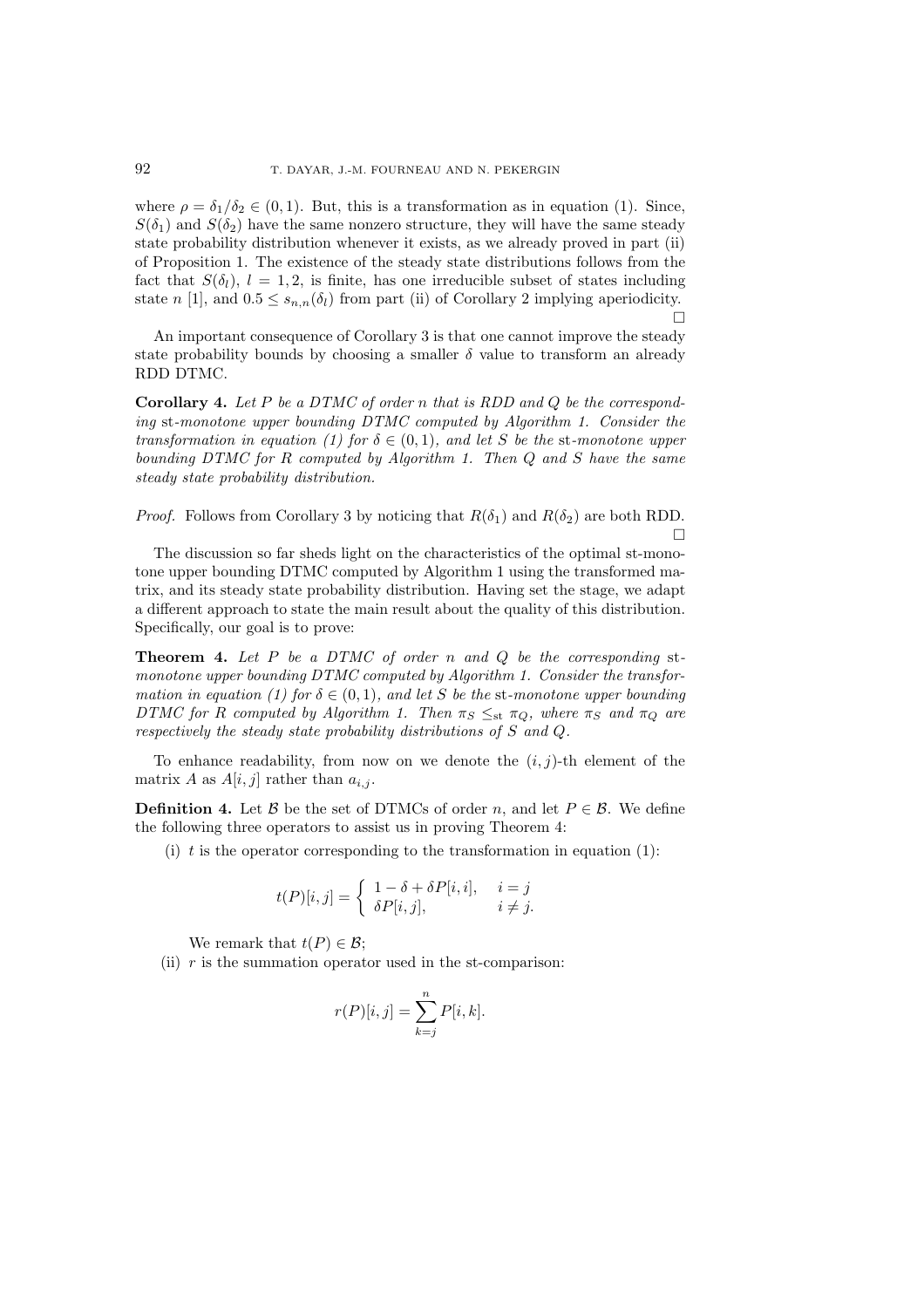We remark that  $r(P)$  is not a stochastic matrix. Let A be the set of matrices defined by  $r(P)$ , where  $P \in \mathcal{B}$ ;

(iii) v is the following operator which transforms  $P \in \mathcal{B}$  to a matrix in A:

$$
v(P)[i,j] = \begin{cases} \sum_{k=j}^{n} P[1,k], & i = 1\\ \max(v(P)[i-1,j], \sum_{k=j}^{n} P[i,k]), & i > 1. \end{cases}
$$

**Proposition 2.** *Let*  $Z \in \mathcal{A}$ *. Then*  $r^{-1}$ *, the inverse operator of* r*, is given by* 

$$
r^{-1}(Z)[i,j] = \begin{cases} Z[i,n], & j = n \\ Z[i,j] - Z[i,j+1], & j < n. \end{cases}
$$

*We remark that*  $r^{-1}(Z) \in \mathcal{B}$ *.* 

**Proposition 3.** *Unrolling* v *yields the simpler representation*

$$
v(P)[i,j] = \max_{m \leq i} \left( \sum_{k \geq j} P[m,k] \right).
$$

**Proposition 4.** *The operator corresponding to Algorithm 1 is*  $r^{-1}v$ *.* 

The proofs of Propositions 2 through 4 are straightforward. From Proposition 4, we have  $Q = r^{-1}v(P)$ ,  $S = r^{-1}vt(P)$  and S is st-monotone. Our objective is to prove that

$$
r^{-1}vt(P) \leq_{\text{st}} tr^{-1}v(P) \tag{4}
$$

since it implies  $\pi_S \leq_{\text{st}} \pi_{t(Q)} = \pi_Q$ , the equality following from part (ii) of Proposition 1. To this end, we need to specify the composition of the operators in (4).

**Proposition 5.** *Let*  $P \in \mathcal{B}$ *. Then the composition vt is given by* 

$$
vt(P)[i,j] = \begin{cases} 1, & i = 1, j = 1 \\ \delta v(P)[i,j], & i \ge 1, j > i \\ \max_{m \le i} (\sum_{k \ge j} (\delta P[m,k] + (1-\delta)1_{m=k})), & i > 1, j \le i. \end{cases}
$$

*Proof.* The result follows from substituting part (i) of Definition 4 in Proposition 3 and algebraic manipulations.

**Proposition 6.** *Let*  $Z \in \mathcal{A}$ *. Then the composition*  $rtr^{-1}$  *is given by* 

$$
rtr^{-1}(Z)[i,j] = \begin{cases} \delta Z[i,j], & i < j \\ 1 - \delta + \delta Z[i,j], & i \ge j. \end{cases}
$$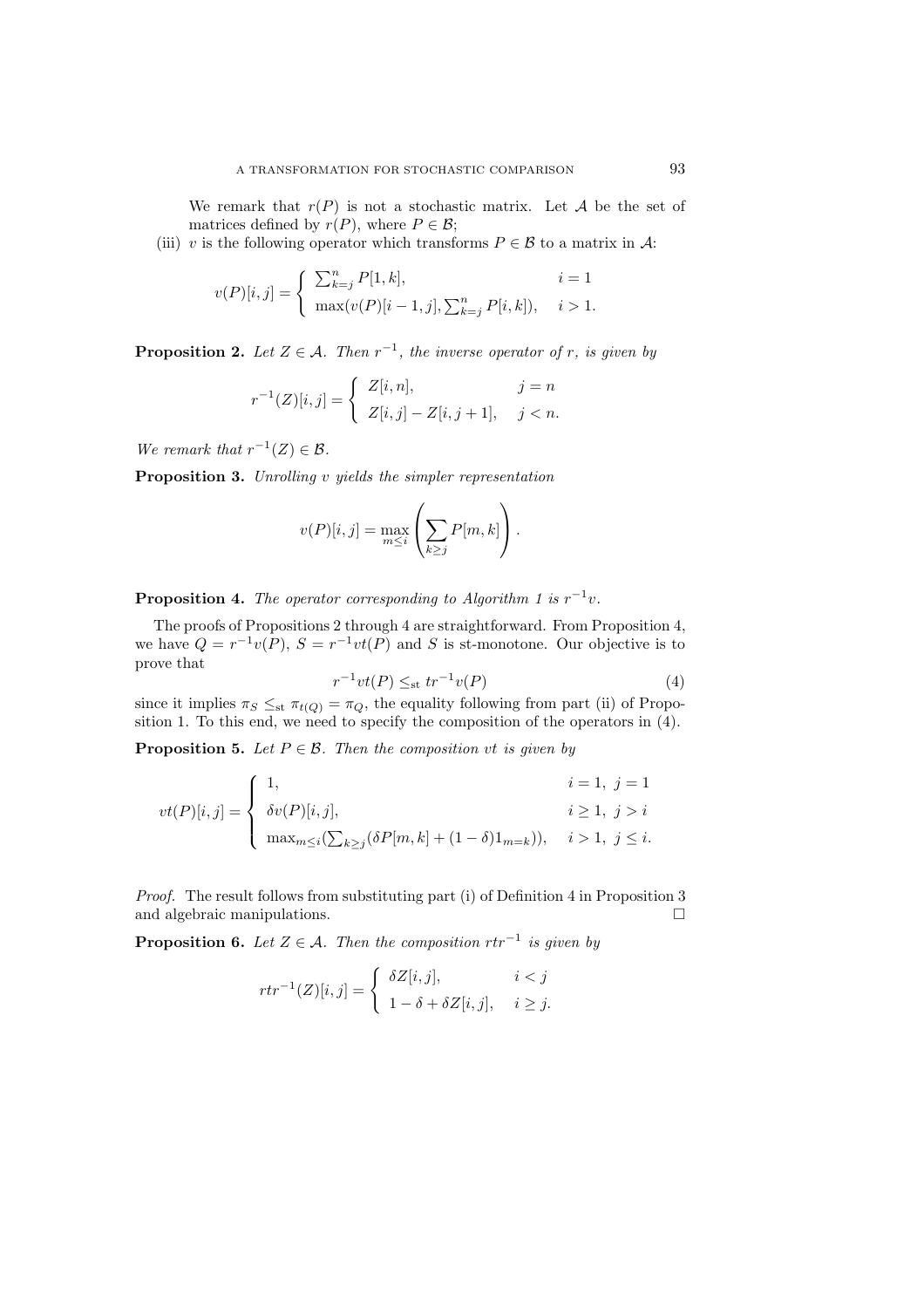*Proof.* From algebraic manipulations using Definition 4, Proposition 2, and substitution, we have

$$
rtr^{-1}(Z)[i,j] = \begin{cases} 1 - \delta + \delta Z[n,n], & i = n, j = n \\ \delta Z[i,n], & i < n, j = n \\ rtr^{-1}(Z)[i,j+1] + \delta Z[i,j] - \delta Z[i,j+1], & i < n, j \neq i \\ rtr^{-1}(Z)[i,i+1] + 1 - \delta + \delta Z[i,i] - \delta Z[i,i+1], & i < n, j = i. \end{cases}
$$

The result follows after unrolling the recurrences in the last two lines.  $\Box$ **Proposition 7.** *Let*  $P \in \mathcal{B}$ *. Then the composition*  $rtr^{-1}v$  *is given by* 

$$
rtr^{-1}v(P)[i,j] = \begin{cases} 1, & i = 1, j = 1 \\ \delta v(P)[1,j], & i = 1, j > 1 \\ 1 - \delta + \delta v(P)[i,j], & i > 1, j \le i \\ \delta v(P)[i,j], & i > 1, j > i. \end{cases}
$$

*Proof.* The result follows from direct substitution using Proposition 6.

Thus, we have to compare the two systems of recurrence equations in Propositions 5 and 7 which are based on  $v(P)$ . We remark that both systems are linear systems on the  $(max,+)$  semi-ring. Furthermore, the two systems have the same values in the strictly upper triangular part  $(i.e., when j > i)$  and at the point  $(1, 1)$ . This suggests an element-wise comparison as specified in the next proposition the proof of which follows:

**Proposition 8.**  $r^{-1}vt(P) \leq_{st} tr^{-1}v(P)$  *is equivalent to*  $vt(P) \leq rtr^{-1}v(P)$ *, where the latter comparison is element-wise.*

It is easier to use element-wise comparison (*i.e.*  $\leq$ ) because we have to compare elements defined by recurrence relations. We do not want to unroll the recurrence relations of the operator  $v$ . So, let us proceed with the comparison of the lower triangular elements.

**Lemma 1.** For all i and j such that  $i \geq j$ , we have  $vt(P)[i, j] \leq rt r^{-1} v(P)[i, j]$ .

*Proof.* Recall the value of  $vt(P)$  for  $i \geq j$ :

$$
vt(P)[i,j] = \max_{m \leq i} \left( \sum_{k \geq j} (\delta P[m,k] + (1-\delta)1_{m=k}) \right).
$$

Using the fact that the maximum of a summation is less than or equal to the sum of the maxima, we obtain

$$
vt(P)[i,j] \le \max_{m \le i} \left( \sum_{k \ge j} \delta P[m,k] \right) + \max_{m \le i} \left( \sum_{k \ge j} (1-\delta) 1_{m=k} \right).
$$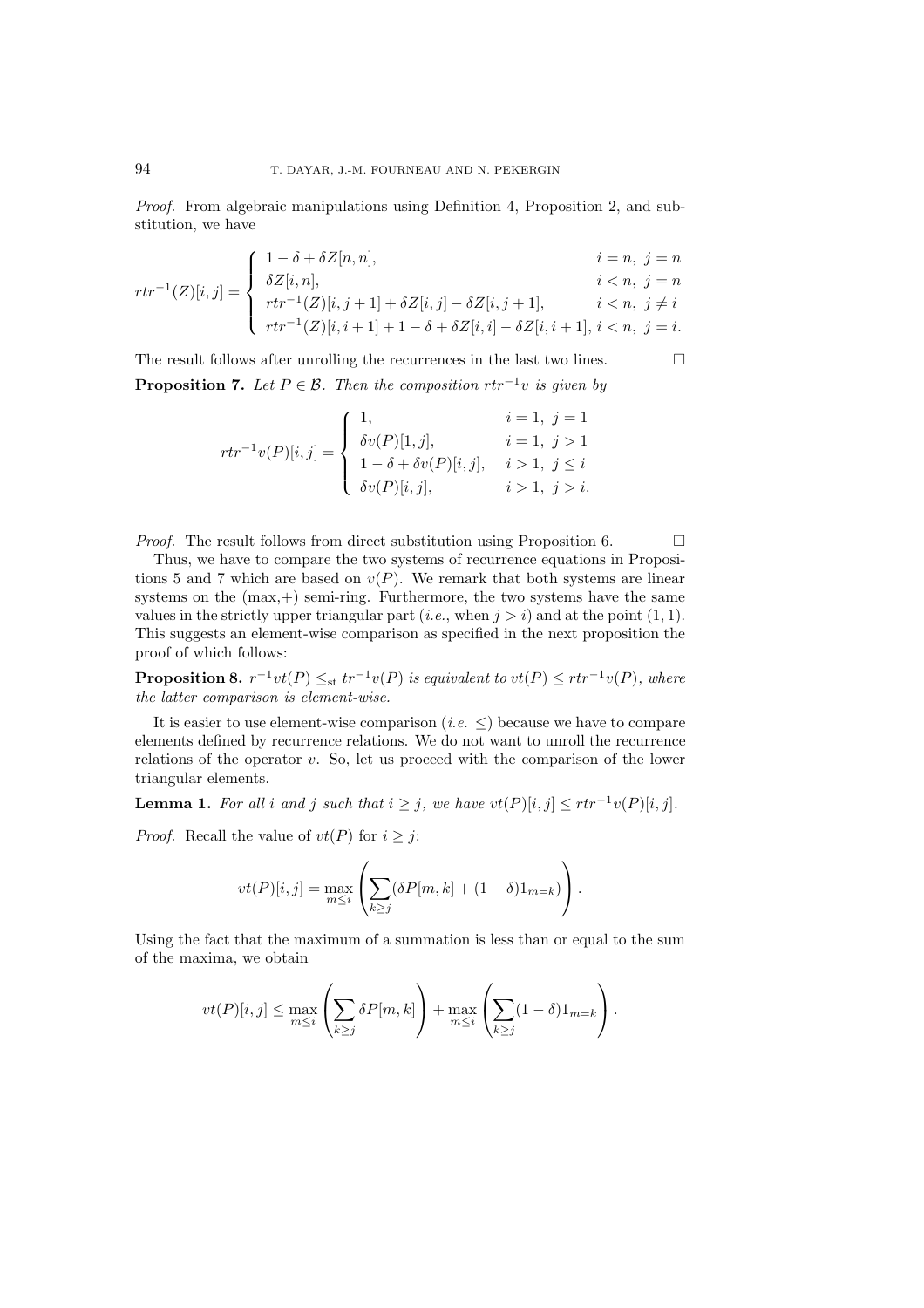Since  $i > j$ , the summation of the indicator function (*i.e.*, the second term) equals 0 or 1, and the value 1 is reached for some  $m$ . Thus,

$$
\max_{m \leq i} \left( \sum_{k \geq j} (1 - \delta) 1_{m = k} \right) = (1 - \delta).
$$

As the multiplication by  $\delta$  is linear for both of the operators max and  $+$ , we identify  $v(P)[i, j]$  to complete the proof:

$$
vt(P)[i, j] \leq \delta v(P)[i, j] + (1 - \delta) = rtr^{-1}v(P)[i, j].
$$

Hence, we have proved Proposition 8, which in turn completes the proof of Theorem 4, and we have  $\pi_S \leq_{\text{st}} \pi_Q$ .

**Theorem 5.** *Let* P *be a DTMC of order* n *that is not RDD and* Q *be the corresponding* st*-monotone upper bounding DTMC computed by Algorithm 1. Consider the transformation in equation (1) for two different values*  $\delta_1, \delta_2 \in [\delta_*, 1)$  *such that*  $\delta_1 < \delta_2$ *, and let*  $S(\delta_i)$  *be the* st-monotone upper bounding DTMC for  $R(\delta_i)$ *,*  $l = 1, 2$ , computed by Algorithm 1. Then  $\pi_{S(\delta_1)} \leq_{\text{st}} \pi_{S(\delta_2)} \leq_{\text{st}} \pi_Q$ , where  $\pi_{S(\delta_l)}$ *and*  $\pi_Q$  *are respectively the steady state probability distributions of*  $S(\delta_l)$ *,*  $l = 1, 2$ *,* and Q. Furthermore, if  $P[n, n] < \max_{1 \leq i \leq n} (P[i, n])$ , then  $\pi_{S(\delta_2)} \neq \pi_Q$ .

*Proof.* The general result follows from Theorem 4 together with Corollary 4. As for the latter part, observe that  $\pi_Q = \pi_{t(Q)}$  from part (i) of Definition 4 and part (ii) of Proposition 1. Now, assume that  $\pi_{S(\delta_2)} = \pi_{t(Q)}$ , where t uses  $\delta_2$ . We will prove by contradiction that this is not possible. By construction, we have  $S(\delta_2)[i, n] =$  $t(Q)[i, n] = \delta_2 \max_{1 \le m \le i} (P[m, n])$  for  $i = 1, 2, ..., n-1$ ,  $S(\delta_2)[n, n] = 1 \delta_2 + \delta_2 P[n,n]$ , and  $t(Q)[n,n]=1 - \delta_2 + \max_{1 \leq i \leq n}(P[i,n])$ . Then  $P[n,n]$  <  $\max_{1 \leq i \leq n} (P[i, n])$  implies  $S(\delta_2)[n, n] < t(Q)[n, n]$ . Now, notice that

$$
\pi_{S(\delta_2)}[n] = \sum_{i=1}^n \pi_{S(\delta_2)}[i] S(\delta_2)[i, n]
$$
  
=  $\pi_{S(\delta_2)}[n] S(\delta_2)[n, n] + \sum_{i=1}^{n-1} \pi_{S(\delta_2)}[i] S(\delta_2)[i, n],$   

$$
\pi_{t(Q)}[n] = \sum_{i=1}^n \pi_{t(Q)}[i] t(Q)[i, n] = \pi_{t(Q)}[n] t(Q)[n, n] + \sum_{i=1}^{n-1} \pi_{t(Q)}[i] t(Q)[i, n].
$$

The second term involving the summation on the right-hand side is the same in both equations since  $S(\delta_2)[i, n] = t(Q)[i, n]$  for  $i = 1, 2, ..., n-1$ , and we assumed  $\pi_{S(\delta_2)} = \pi_{t(Q)}$ . However, the first terms are different, contradicting the assumption that  $\pi_{S(\delta_2)}[n] = \pi_{t(Q)}[n]$ . Hence, it must be that  $\pi_{S(\delta_2)} \neq \pi_Q$ .

**Proposition 9.** *Remember that*  $0.5 \leq \delta_*$ *. Thus, one matrix which gives the best* st-bound for this family of matrices can be computed through  $P/2 + I/2$ .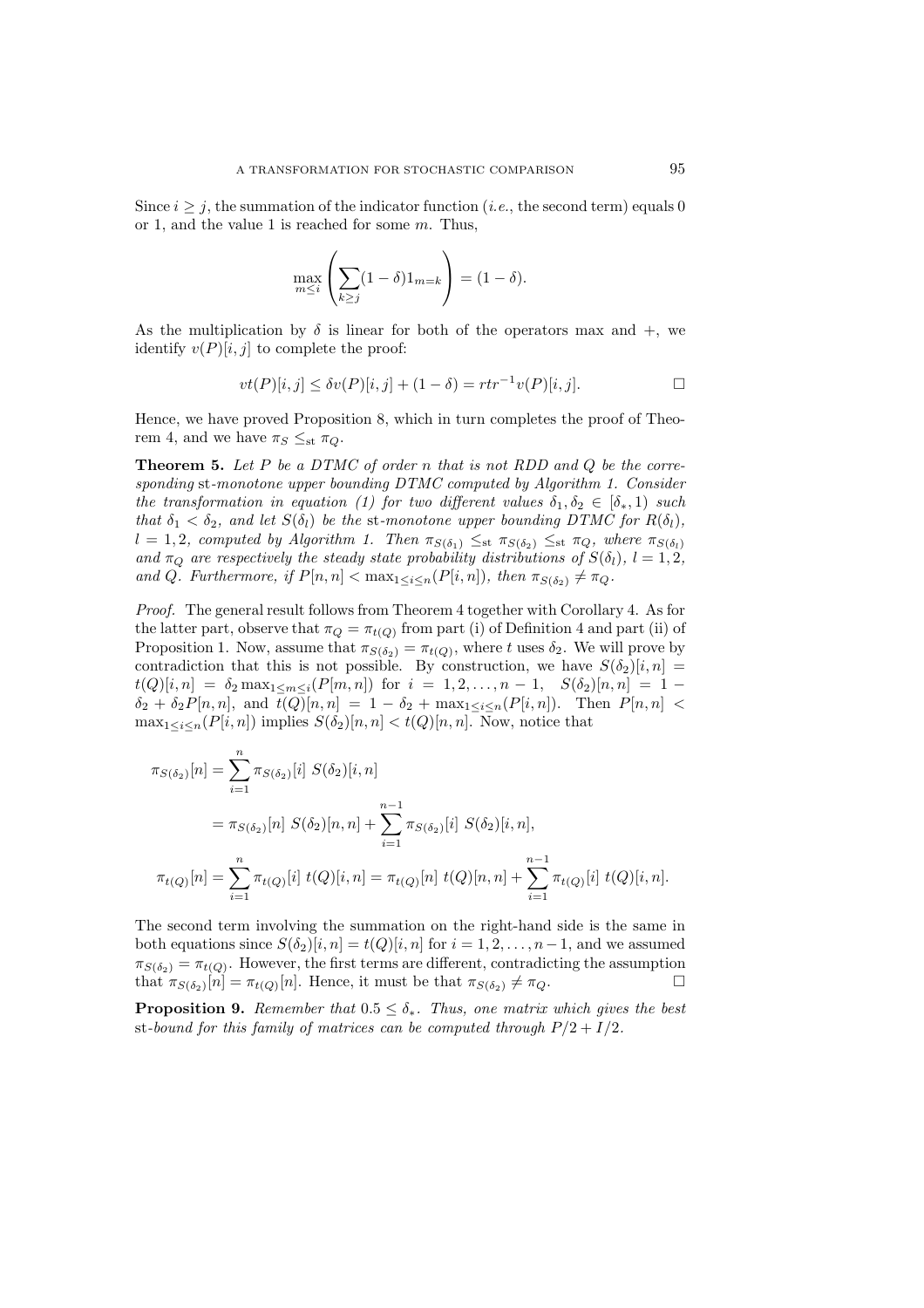The st-monotone upper bounding matrix construction algorithm for continuoustime Markov chains (CTMCs) (see [14]) employed in [15] uses the diagonal of  $(P -$ I) as a barrier for the perturbation that is moving from the upper-triangular part to the strictly lower-triangular part in forming the continuous-time st-monotone upper bounding matrix. In other words, the algorithm in [14] essentially achieves the same effect as the transformation in equation (1) for  $\delta \in (0, \delta_{*}]$  on a stochastic matrix that is not RDD. However, to the best of our knowledge a discussion of its characteristics and an analysis of its effects on the bounding matrix do not exist.

## 4. CONCLUSION

We have presented a transformation for stochastic matrices that may be used in stochastic comparison with the strong stochastic order (see [5] for a tool on st-bounds which implements this result). We have shown that if the given stochastic matrix is not row diagonally dominant, then the steady state probability distribution of the optimal st-monotone upper bounding matrix corresponding to the row diagonally dominant transformed matrix is better in the strong stochastic sense than the one corresponding to the original matrix. And we have established that the transformation  $P/2 + I/2$  provides the best bound for the family of transformation we have considered here.

#### **REFERENCES**

- [1] O. Abu–Amsha and J.-M. Vincent, An algorithm to bound functionals of Markov chains with large state space, in 4th INFORMS Conference on Telecommunications. Boca Raton, Florida (1998). Available as Rapport de recherche MAI No. 25. IMAG, Grenoble, France (1996).
- [2] M. Benmammoun, J.M. Fourneau, N. Pekergin and A. Troubnikoff, An algorithmic and numerical approach to bound the performance of high speed networks, IEEE MASCOTS 2002. Fort Worth, USA (2002) 375-382.
- [3] J. Keilson and A. Kester, Monotone matrices and monotone Markov processes. Stochastic Process. Appl. **5** (1977) 231-241.
- [4] J.M. Fourneau and N. Pekergin, An algorithmic approach to stochastic bounds, Performance evaluation of complex systems: Techniques and Tools. Springer, Lecture Notes in Comput. Sci. **2459** (2002) 64-88.
- [5] J.M. Fourneau, M. Le Coz, N. Pekergin and F. Quessette, An open tool to compute stochastic bounds on steady-state distributions and rewards, IEEE Mascots 03. USA (2003).
- [6] J.M. Fourneau, M. Le Coz and F. Quessette, Algorithms for an irreducible and lumpable strong stochastic bound, Numerical Solution of Markov Chains. USA (2003).
- [7] M. Kijima, Markov Processes for stochastic modeling. Chapman & Hall (1997).
- [8] W.A. Massey, Stochastic orderings for Markov processes on partially ordered spaces. Math. Oper. Res. **12** (1987) 350-367.
- [9] N. Pekergin, Stochastic delay bounds on fair queueing algorithms, in *Proc. of INFOCOM'99*. New York (1999) 1212-1220.
- [10] N. Pekergin, Stochastic performance bounds by state reduction. Performance Evaluation **36-37** (1999) 1-17.
- [11] M. Shaked and J.G. Shantikumar, Stochastic Orders and their Applications. Academic Press, California (1994).